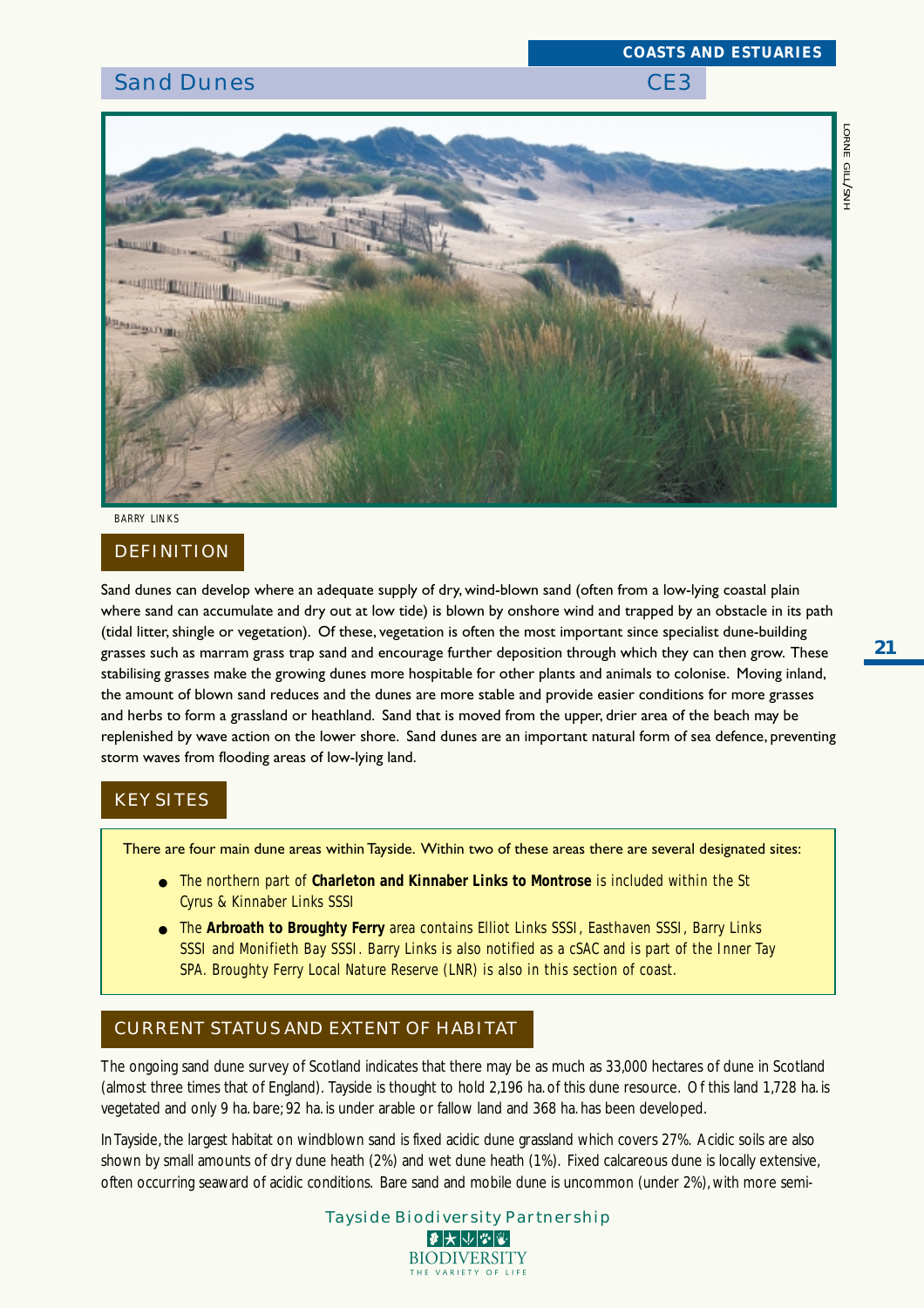fixed (or yellow) dune covering 7%. Dune wetland is locally extensive, covering about 6%. Scrub is locally common (4%) and woodland locally important (5%). Improved grassland is the second largest category, dominating the dune interior in parts of Lunan Bay and Arbroath to Broughty Ferry. Arable land is locally extensive at 4%.

There are four main dune areas in Tayside:

- **Charleton and Kinnaber Links to Montrose**. This large 479 ha. bay dune and spit complex extends 6km from River North Esk to Montrose Basin where nature conservation interest is high. It consists of foredune, spit, sand-covered shingle, conifer plantations, acidic dune grassland, patches of heath, amenity grassland and offshore stone barriers to halt retreat.
- **Lunan Bay** is a moderately sized bay dune and dune spit site located to the north and south of the Lunan Water. It has a coastal frontage of 3.5 km which is excellent for walking. Ungrazed semi-fixed dune vegetation dominates the foredune zone. Much of the interior is improved grassland. Overall, nature conservation interest is moderate.
- **East of Arbroath**. This small bay dune system of 13 ha. is located behind 1.5km beach frontage below a raised beach cliffline. The interior is developed as mown amenity grassland. A seawall is extensive beside a promenade and road restricting any new dune development. Nature conservation interest is very low.
- **Arbroath to Broughty Ferry**. This open coast and ness (foreland) system is one of the largest sites on the east coast at 1,641.4 ha., extending for almost 23km. For much of this distance it forms a narrow belt of open dune coast up to 400m wide. Fixed dune habitat is locally extensive at Elliot Links. Further fixed and semi-fixed dune habitat occurs at East Haven. At its widest the site is almost 4km where a very large foreland system has developed at the mouth of the River Tay. This area, **Barry Links**, is owned by the MoD and is used for training. It has two dune types – fixed dunes and dune heath - which are regarded as a priority under the EU Habitats Directive. Most nature conservation interest is concentrated at Barry Links.

#### KEY SPECIES

**P** = UK Priority species **C** = UK species of conservation concern

| <b>Birds</b>               | <b>Shelduck</b>                            | Tadorna tadorna         | $\mathbf C$    |  |  |  |  |  |  |
|----------------------------|--------------------------------------------|-------------------------|----------------|--|--|--|--|--|--|
|                            | Ringed plover                              | Charadrius hiaticula    | $\mathbf C$    |  |  |  |  |  |  |
|                            | Little tern                                | Sterna albifrons        |                |  |  |  |  |  |  |
|                            | Arctic tern                                | Sterna paradisaea       |                |  |  |  |  |  |  |
|                            | Common tern                                | Sterna hirundo          | $\overline{C}$ |  |  |  |  |  |  |
| <b>Amphibians/Reptiles</b> | Adder                                      | Vipera berus            | $\mathbf{C}$   |  |  |  |  |  |  |
|                            | Triturus vulgaris<br>Smooth newt           |                         |                |  |  |  |  |  |  |
| Invertebrates              | Small blue butterfly                       | Cupido minimus          | $\mathbf C$    |  |  |  |  |  |  |
|                            | Aricia artaxerxes<br>Northern brown argus  |                         |                |  |  |  |  |  |  |
| <b>Higher Plants</b>       | Greater yellow rattle                      | Rhinanthus angustifolia | $\mathbf{C}$   |  |  |  |  |  |  |
|                            | Coralroot orchid                           | Corallorhiza trifida    |                |  |  |  |  |  |  |
|                            | Saxifraga granulata<br>Meadow saxifrage    |                         |                |  |  |  |  |  |  |
|                            | Rush-leaved fescue<br>Festuca arenaria     |                         |                |  |  |  |  |  |  |
|                            | Juncus balticus<br><b>Baltic rush</b>      |                         |                |  |  |  |  |  |  |
|                            | Sea pea                                    | Lathyrus japonicus      |                |  |  |  |  |  |  |
| <b>Lower Plants</b>        | a lichen<br>Cladonia uncialis ssp uncialis |                         |                |  |  |  |  |  |  |
|                            | a lichen                                   | Cladonia mitis          | $\mathbf C$    |  |  |  |  |  |  |
|                            | Sea bryum                                  | Bryum warneum           |                |  |  |  |  |  |  |
|                            | Matted bryum                               | Bryum calophyllum       | P              |  |  |  |  |  |  |

Tayside Biodiversity Partnership ●★↓☆☆

> **BIODIVERSITY** THE VARIETY OF LIFE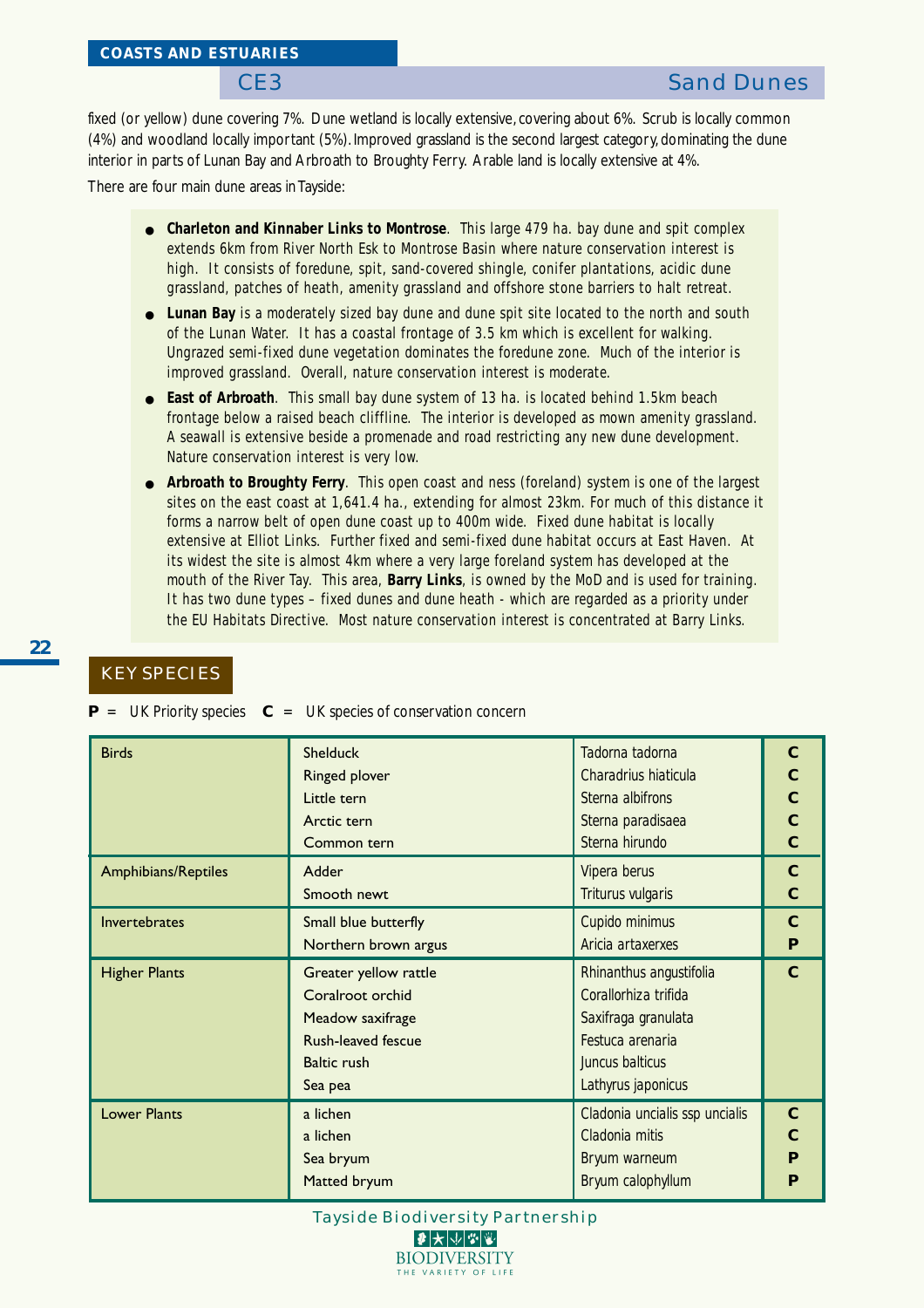#### NATURE CONSERVATION IMPORTANCE

Dune systems generally comprise several distinct features:

- **FOREDUNES**. These are the youngest actively building dunes often the most attractive for recreation, but also the most susceptible to erosion. A few well-adapted plants grow here such as Marram *Ammophilia arenaria* and Lyme-grass *Leymus arenarius*. Many invertebrate species utilise the warm varied habitat provided by these dunes, especially spiders, butterflies, hoverflies and moths.
- **YELLOW (SEMI-FIXED) DUNES**. Species such as Sand sedge *Carex arenaria*, Hawkweed *Hieracium spp*., Creeping thistle *Cirsium arvense*, Rush-leaved fescue *Festuca arenaria*, Sea holly *Eryngium maritimum* and Sea bindweed *Calystegia soldanella* begin to colonise the dry sand between grass clumps, thereby progressively stabilising the dunes.
- **FIXED DUNES**. Dune grassland occurs as a more stable dune develops. Sand trapping plants give way to sand "fixing" plants such as mosses and lichens (often *Cladonia* lichens) which raise the humus content of the soil, creating a carpet through which sand is unable to escape. Sand sedge forms a loose turf, accompanied by species like Wild thyme *Thymus praecox*, Sand fescue *Festuca rubra* L. subsp *arenaria*, and Birdsfoot trefoil *Lotus corniculatus*. Click beetles may occur.
- **LANDWARD DUNE EDGE**. Where dunes are fairly stable ranker grasses and scrub species might seed in, shading out some of the more interesting low-growing vegetation. Some invaders, such as Sea buckthorn *Hippophae rhamnoides* leave an enriched soil which changes the nature of the vegetation. Where grazing predominates, grassland may persist – otherwise scrub or woodland is typical. Where the soil is acid, heather dominated heath may develop. Willow or birch dominates scrub on wetter dune slack areas.
- **DUNE SLACKS**. These are low-lying wetland areas between dune ridges. Dragonflies and damselflies, as well as molluscs are found. Succession is largely determined by whether the soil remains waterlogged and becomes increasingly acidic where rushes and bog moss can dominate. If the soil dries out seasonally shrubs like Creeping willow *Salix repens* may occur which provide a useful source of nectar and a foodplant for invertebrates.

#### Mammals

Small mammals include several species of voles (Bank and Common), mice and Rabbits *Oryctolagus cuniculus* whose grazing is important in maintaining the varied vegetation structure and consequently the diverse range of habitats for plants and other animals. Small mammals and shore-nesting birds attract predators such as Foxes *Vulpes vulpes*, Weasels *Mustela nevalis* and Stoats *Mustela erminea*. Roe deer *Capreolus capreolus* have also been seen, as have Brown hares *Lepus europaeus*. Sheep graze the dune grassland at Barry Links.

#### Birds

Shore-nesting birds include Terns and Shelduck *Tadorna tadorna*. In the summer Skylarks *Alauda arvenis*, Meadow pipits *Anthus pratensis*, Linnets *Carduelis cannabina* and Stonechats *Saxicola torquata* are abundant. Birds of prey (including Short-eared owl *Asio flammeus* and Merlin *Falco columbarius*) hunt the dunes and slacks, whilst passage birds - including Fieldfares *Turdus pilaris* and Redwings *Turdis iliacus* - winter among Sea buckthorn where they feed on the berries. On fixed dunes and dune heaths and grasslands, species such as Skylark and Meadow pipit are typical. Barry Links and Monifieth Bay SSSI both support nationally and internationally important populations of wildfowl and waders and this is recognised by their designation as part of the Inner Tay and Eden Estuary Special Protection Areas (SPA) under the European Birds Directive.

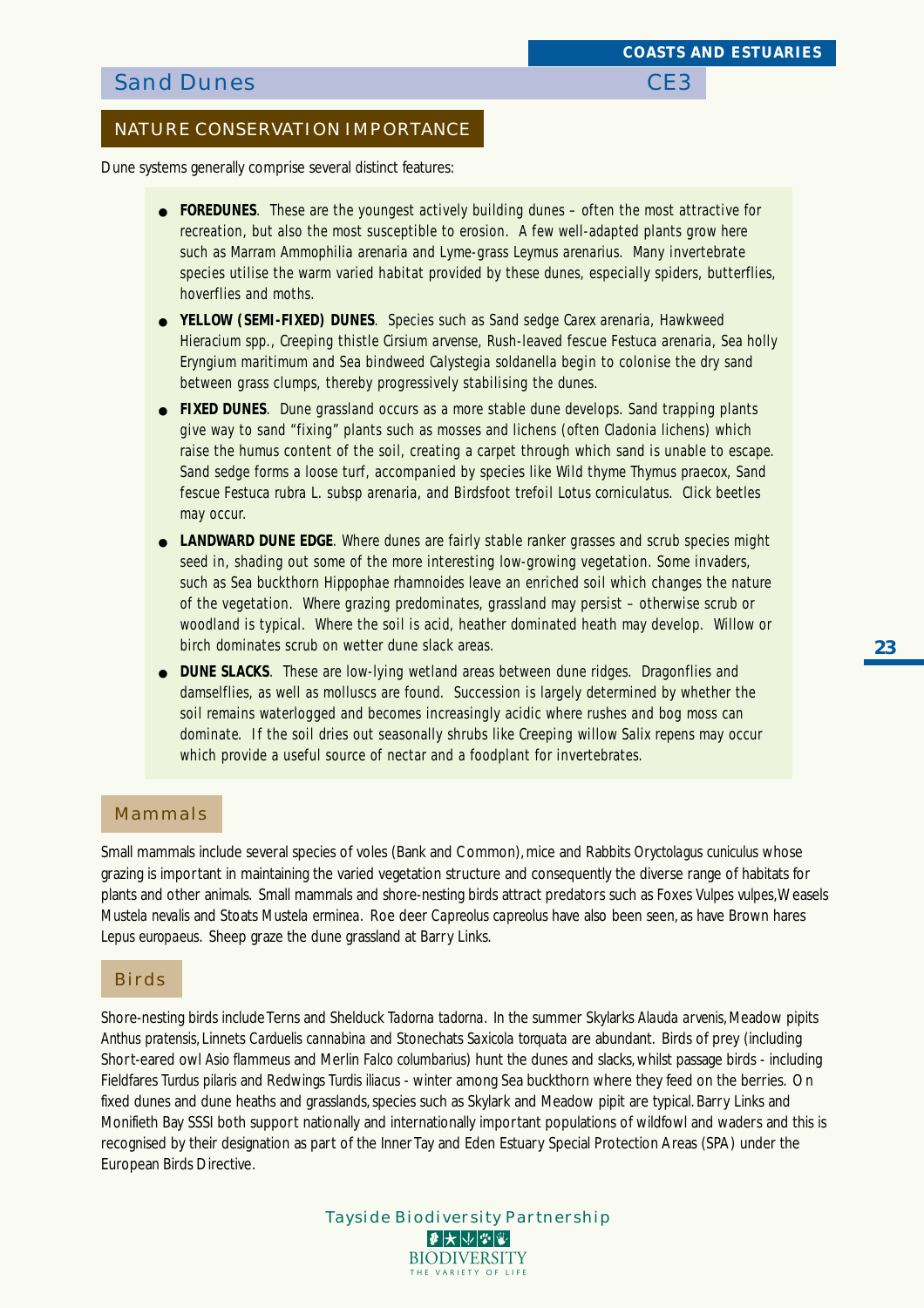#### Amphibians and Reptiles

Common toad *Bufo bufo*, Adder *Vipera berus* and Common lizard *Lacerta vivipara* often favour the warm, dry and open sandy habitats provided by the dunes.

#### Invertebrates

The variety of coastal dune habitats supports a variety of invertebrates, including grasshoppers, earwigs, many beetles, butterflies and moths. Sand-burrowing hunting wasps and bees may be abundant on open dunes, with bumblebees inhabiting older dunes. Crane fly grubs destroy marram grass shoots. Wolf and jumping spiders occur. Dragonflies, mayflies and caddis flies live in the wetter slacks. Pond skaters, water boatmen and whirligig beetles remain in or on the water. The Common banded snail *Cepaea nemoralis* and Garden snail *Helix aspera* are also frequently found. Small pearl-bordered fritillaries *Boloria selene* are often seen.

#### **Small blue butterfly**

The Small blue, the smallest of Britain's butterflies (with a wingspan of just 16 - 25 mm), has been in decline in the UK since the 1950s. The males have distinctive smoky-black wings with a silvery blue dusting of scales which they keep half-open to the sun during the breeding season. Breeding occurs where plant cover is sparse and the soil crumbly and fine, making the more sheltered sand dunes along the Angus coast where its sole foodplant the Kidney vetch grows, a favoured habitat.

Colonies are typically small and up to 30 adults will gather to roost at night on tall vegetation. Females lay eggs on the Kidney vetch flowers where the resulting grey-pink caterpillars later burrow into the buds and eat the developing anthers and seeds. By the end of July they begin hibernation within a crevice under soil or moss. The following spring they seek a pupation site and the butterflies emerge from mid-May; only a few survive into the summer.



#### Higher plants

The rarest plant known from the sand dunes of the Angus coast is Greater yellow rattle *Rhinanthus angustifolius* found at Easthaven; it grows nowhere else in Scotland. The Sea pea *Lathyrus japonicus* has also occurred in a few locations, but in recent years only small numbers have been found at the mouth of the Barry Burn.

#### **Greater yellow rattle**

Easthaven is the only location in Scotland for the Greater yellow rattle. It is an annual plant best seen in July and August. It is hemi-parasitic and gains its food partly from other plants. Bees and posibly butterflies pollinate the flowers throughout the summer.

At Easthaven it grows mainly within tall open vegetation on the dune grassland. SNH is currently undertaking research to improve knowledge of this species and to ensure its future management is safeguarded.



Tayside Biodiversity Partnership **BIODIVERSITY** THE VARIETY OF LIF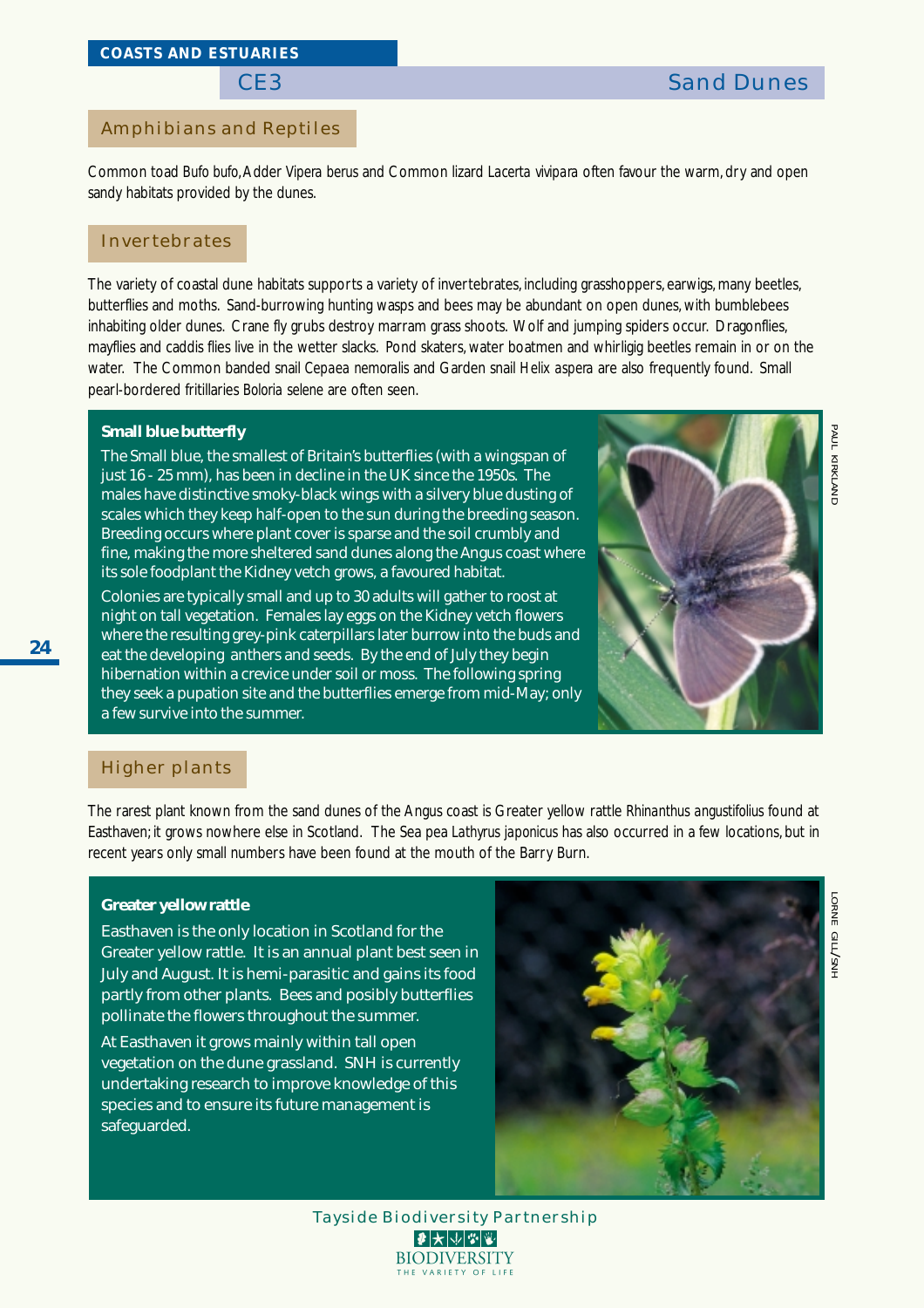## **Sand Dunes** CE3

### NATIONAL BIODIVERSITY CONTEXT

There is a UK Broad Habitat Statement for sand dune habitat, which has the following main objective:

*Maintain the extent and enhance the habitat quality of sand dune systems, and ensure the natural processes that create them are not unduly prevented by human influence.*

Measures to be considered further include:

- Protecting sand dune habitats of conservation importance from inappropriate uses.
- Implementing strategies for managing the coastal zone at a local, as well as regional and national level.
- Reviewing the powers and duties of coastal authorities for safeguarding this habitat.
- Reducing the impact of sea level rise (and the resulting increase in wave attack and dune erosion), including replacing unavoidable losses.
- Reducing the damage resulting from the introduction of non-native species.
- Encouraging appropriate levels of grazing on sand dune systems.

#### ECOLOGY AND MANAGEMENT

- Much survey work has already been carried out on the designated sites.
- A full survey of the habitat is required in order to set up effective, area-wide monitoring and assessment in the future.
- Site Condition Monitoring of Sites of Special Scientific Interest is carried out according to a 6 year programme.

#### CURRENT FACTORS CAUSING LOSS OR DECLINE

#### Erosion

Unless artificially constrained seaward dune edges can be highly mobile. Few dune systems are in overall equilibrium and generally the coast of Tayside demonstrates net erosion. Limited natural erosion helps regenerate dune systems, but the survival of the biological interest and the actual structure may be at risk if it increases excessively.

#### Recreation

The coast and its sand dune systems offers easy access by local residents and visitors and provides opportunities to watch wildlife, pursue outdoor sports such as golf, or simply walk, contemplate and seek inspiration. However, such a major land use causes damage to vegetation, exposes the underlying sand to the wind and rain and results in the loss of vegetation and sand. Rehabilitation of such areas can be carried out, but it often takes years for the natural diversity to become re-established.

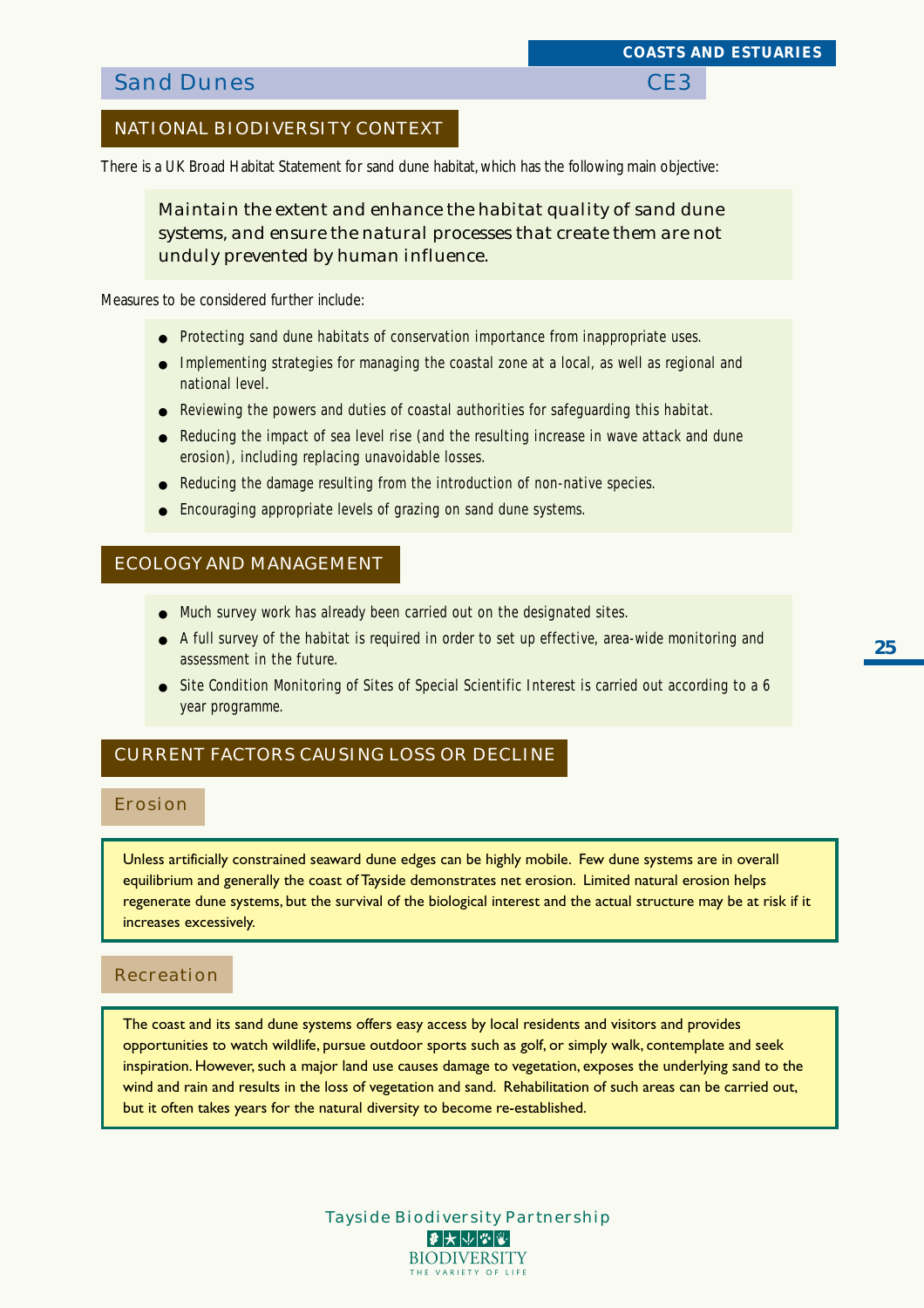#### *COASTS AND ESTUARIES*

#### Grazing

Whilst continued grazing is necessary to maintain the grassland and to prevent scrub development, overgrazing can have damaging effects. Undergrazing is more widespread, allowing vegetation to be invaded by coarse grasses and scrub.

#### Development

Pressure, especially on the older dune systems, continues with further developments proposed leading to the destruction of this habitat. Many dune links are now golf courses where fertilisers, herbicides and irrigation are used for 'improving' the vegetation. Car and caravan parks widen access and increase trampling, fires and disturbance.

#### Sea defences

Many dune systems are affected by coastal defence works that arrest the formation of new dune systems and affect the dynamism of dune systems.

#### Non-native species

Whilst the invasive Sea buckthorn scrub stabilises the dunes at Barry Links, it also alters the dunes' nutrient status.

### Afforestation

Over the years afforestation, often with non-native pines, has restricted dune development causing changes in dune vegetation and lowering water levels. Felling and permanent removal of trees means that native vegetation can be restored in a relatively short time.

#### Natural changes

Sea level rise and increased storms forecast as global climates change may cause foreshore steepening, thus allowing increased wave attack at the base of the dunes

### MAIN THREATS TO KEY SPECIES

| Sea pea                         | - Lack of ground disturbance on the dunes on which it grows.<br>Its remaining population at Carnoustie, Barry Burn, is "squeezed" between the<br>golf course and the dune edge. |                                                                          |  |  |  |  |  |  |  |
|---------------------------------|---------------------------------------------------------------------------------------------------------------------------------------------------------------------------------|--------------------------------------------------------------------------|--|--|--|--|--|--|--|
|                                 | UK Importance of Tayside population:                                                                                                                                            | high                                                                     |  |  |  |  |  |  |  |
| <b>Greater yellow</b><br>rattle | - Lack of habitat management and potential erosion of the dunes on which it grows.                                                                                              |                                                                          |  |  |  |  |  |  |  |
|                                 | UK Importance of Tayside population:                                                                                                                                            | $high$ – globally threatened: this is the only<br>population in Scotland |  |  |  |  |  |  |  |

Tayside Biodiversity Partnership **BIODIVERSITY** THE VARIETY OF LIFE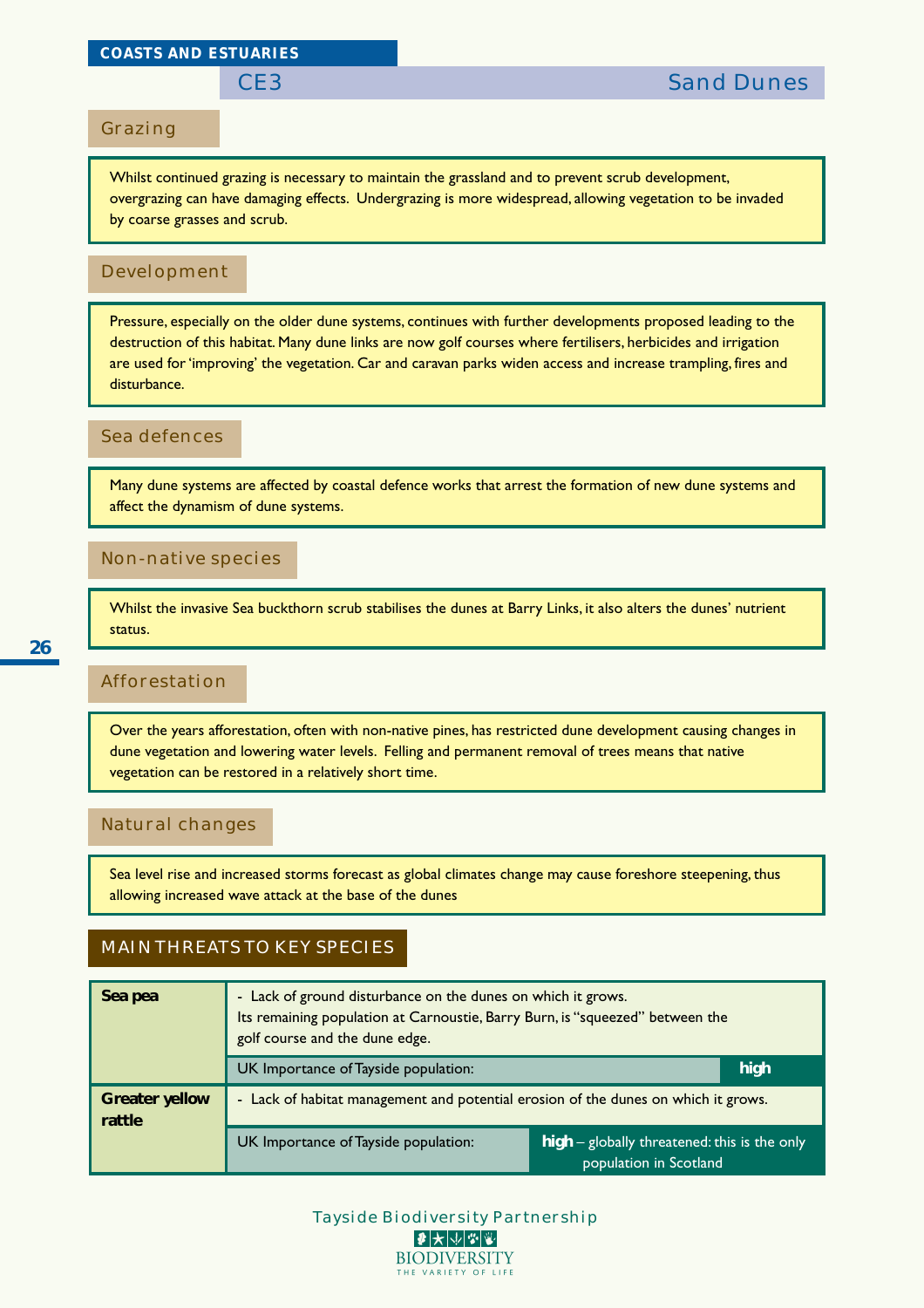|                                |                                                                                                                                       | CONDIDIND LOI CHULD                                                   |
|--------------------------------|---------------------------------------------------------------------------------------------------------------------------------------|-----------------------------------------------------------------------|
| <b>Sand Dunes</b>              |                                                                                                                                       | CE <sub>3</sub>                                                       |
| Little tern                    | Disturbance and erosion of nesting sites.<br>$\overline{\phantom{0}}$<br>Habitat loss due to development.<br>$\overline{\phantom{0}}$ |                                                                       |
|                                | UK Importance of Tayside population:                                                                                                  | moderate                                                              |
| <b>Skylark</b>                 | - Loss of grassland habitat.<br>Disturbance.<br>$\blacksquare$<br>Reduction in abundance of insect food.<br>$\overline{\phantom{0}}$  |                                                                       |
|                                | UK importance of Tayside population:                                                                                                  | unknown - this is a UK Flagship Species<br>and in decline nationally. |
| <b>Small blue</b><br>butterfly | - Loss of its foodplant, the Kidney vetch.                                                                                            |                                                                       |
|                                | UK importance of Tayside population:                                                                                                  | unknown - this species is in decline nationally                       |

#### OPPORTUNITIES AND CURRENT ACTION

- Management plans for all designated sites to be kept current.
- Broughty Ferry LNR Management Plan is on a five year cycle.
- Site Condition Monitoring programme being carried out by SNH.
- SNH also monitors all SSSI notified interests on a 6-yearly basis. This could be supplemented in between by other work (potentially by others).
- Conservation Group involving MoD at Barry Links (large proportion of Tayside's sand dune resource).
- Tay Estuary Forum and overall plan for Integrated Coastal Zone Management.

#### Case Study

#### Tern Project, Barry Buddon

During the 1950s Barry Buddon was home to five different species of tern consisting in total several thousand breeding pairs. Today no terns breed on the site. The decline in the breeding population may have been the result of habitat disturbance and the subsequent reduction in suitable nest sites. Such a decline in tern numbers probably began before the Ministry of Defence increased activity on the site over a decade ago. However, the area's increased usage has led to a public access restriction to Saturday evenings and Sunday afternoons, perhaps making it once more suitable for terns.



*COASTS AND ESTUARIES*

*COMMON TERNS*

Members of the Tayside Biodiversity Partnership are working together to encourage the terns back to this important site. Clay bird 'decoys' have been made, mostly using Carse of Gowrie clay, and some have been fired in the Dundee College pottery kilns. The local community, including local schoolchildren, have helped paint the models in readiness for siting near the lighthouse. Shelters and 'tern calling-tapes' may also be used to further attract the terns to breed on the site. It is hoped local volunteers will keep the site suitable for terns and long term planning, together with site monitoring, will assess the various management approaches used.

> Tayside Biodiversity Partnership  $|\mathcal{F}|\bigstar|\psi|\mathcal{G}|\mathcal{G}|$ **BIODIVERSITY** THE VARIETY OF LI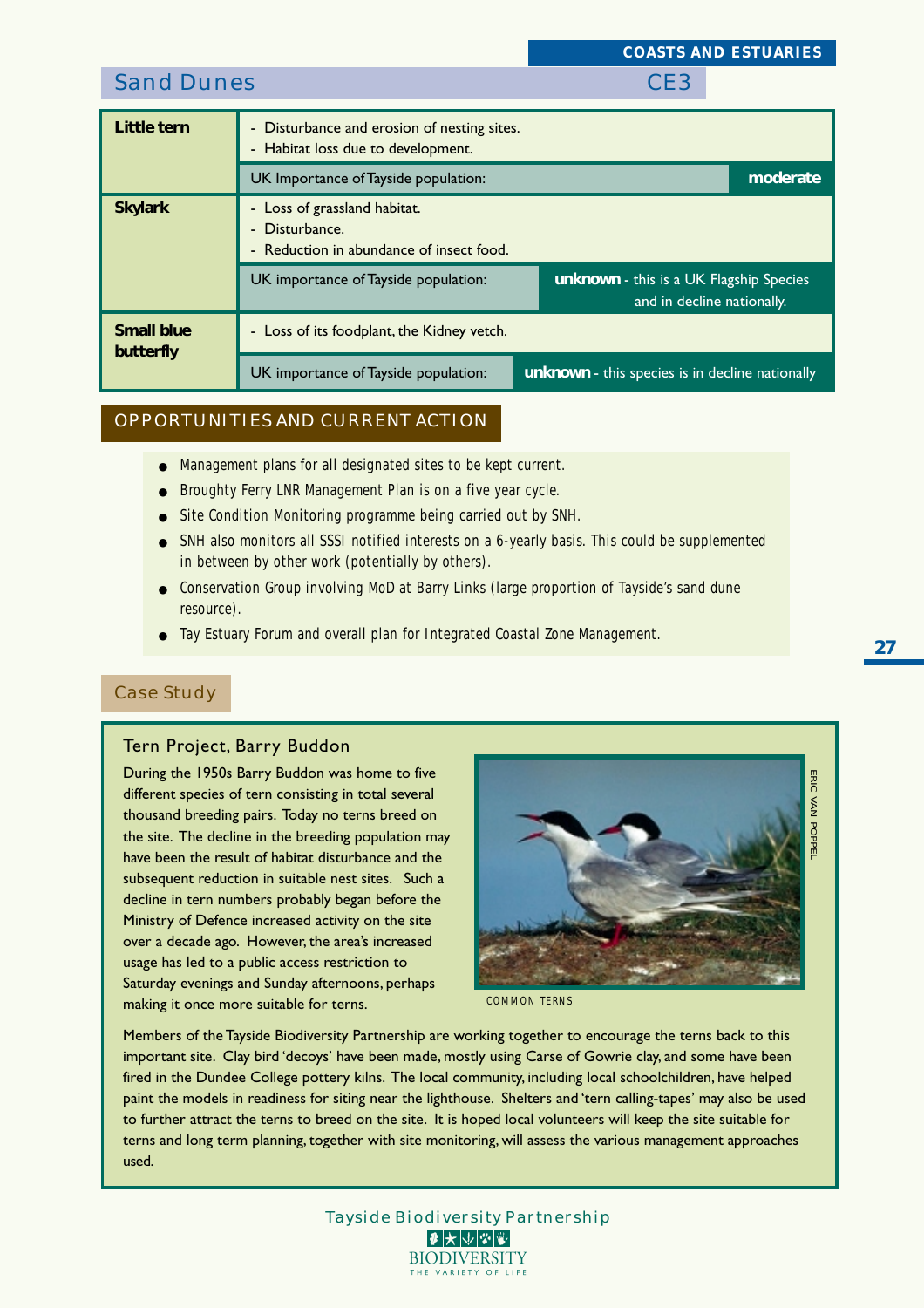### OBJECTIVES AND TARGETS

|                | <b>Objectives</b>                                                                                                                                                                                                                                                           | <b>Targets</b>                                                                             |
|----------------|-----------------------------------------------------------------------------------------------------------------------------------------------------------------------------------------------------------------------------------------------------------------------------|--------------------------------------------------------------------------------------------|
| L              | Protect the existing sand dune resource in Tayside from<br>further losses to anthropogenic factors, allowing for<br>natural processes and replacing deterioration with<br>positive conservation.                                                                            | No net loss in area or reduction of quality of<br>habitat beyond 2005.                     |
| $\overline{2}$ | Where conditions allow manage the coast in sympathy<br>with natural processes, allowing soft-sediment coasts to<br>function as natural coastal defences.                                                                                                                    | Allow the natural functioning of the coast<br>where possible.                              |
| $\overline{3}$ | Where conditions allow attempt to restore areas of sand<br>dune lost to forestry, agriculture or other human uses.                                                                                                                                                          | Restore degraded sand dunes, where realistic,<br>by 2010.                                  |
| $\overline{4}$ | Continue determining in detail the area, extent and<br>condition of sand dune habitats in Tayside.                                                                                                                                                                          | Complete survey of all sand dune habitat by<br>2003.                                       |
| 5              | Maintain and protect the quality and integrity of<br>designated sites. Ensure that the current set of<br>management plans is completed and that monitoring of<br>sites goes ahead. Seek to apply principles of management<br>plans to all sand dune habitats in the region. | Keep up-to-date management plans for all<br>designated areas.                              |
|                | Set up a five-year programme to raise awareness of<br>coastal biodiversity, its importance, the fragility of the<br>coast and the need for its conservation in Tayside.<br>Include sand dunes in this programme.                                                            | Set up a public awareness programme by 2002.<br>Run public awareness programme until 2007. |

## Stakeholders

● Landowners, managers and advisors, developers, tourists and local users (including golfers).

## ACTION FOR BIODIVERSITY

|                     |                | <b>Action - Sand Dunes</b>                                                                                                                                                            |                                | <b>Deliverers</b>                      |    | To take place by |   |   |  | <b>Meets</b><br>Objective No. |   |   |  |
|---------------------|----------------|---------------------------------------------------------------------------------------------------------------------------------------------------------------------------------------|--------------------------------|----------------------------------------|----|------------------|---|---|--|-------------------------------|---|---|--|
|                     |                |                                                                                                                                                                                       | Lead<br><b>Partners</b>        | <b>Partners</b>                        | 02 | 03               |   |   |  | 04 05 06 07 11 16             |   |   |  |
| <b>LBAP</b><br>Ref. | A              | Policy and legislation                                                                                                                                                                |                                |                                        |    |                  |   |   |  |                               |   |   |  |
| CE3                 |                | Contribute to the development of Angus Council's<br>Shoreline Management Plan and land use planning<br>policies to safeguard sand dune habitats.                                      | AC.                            | <b>TBP</b>                             | #  | #                |   |   |  |                               |   |   |  |
| CE3                 | $\mathbf{2}$   | Where Tay Estuary Forum responsibility includes<br>sand dunes of Barry Buddon, ensure that ICZM<br>(TEF) policies and proposals complement those<br>of the Shoreline Management Plan. | <b>TEF</b>                     | <b>AC</b><br>MoD                       | #  |                  |   |   |  | # # # # # #                   |   | # |  |
| CE3                 |                | Complete SAC, SPA processes and subsequent<br>designations.                                                                                                                           | <b>SNH</b>                     | <b>SE</b><br>EU                        |    | #                |   |   |  |                               |   |   |  |
| CE3                 | $\overline{4}$ | Encourage use of policies to safeguard existing<br>sand dune habitats when Structure and Local<br>Plans are reviewed.                                                                 | <b>PKC</b><br>DCC<br><b>AC</b> | <b>SNH</b><br><b>FC</b><br><b>NGOs</b> | #  | #                | # | # |  | $#$ #                         | # | # |  |

Tayside Biodiversity Partnership  $\bullet\star\smash\downarrow\smash\downarrow\smash\Downarrow\vphantom\downarrow\smash\downarrow\enspace\enspace\downarrow\enspace\enspace\downarrow\enspace\enspace\enspace\downarrow\enspace\enspace\enspace\downarrow\enspace\enspace\downarrow\enspace\enspace\downarrow\enspace\enspace\blpace\enspace\downarrow\enspace\enspace\downarrow\enspace\enspace\blpace\enspace\downarrow\enspace\enspace\downarrow\enspace\enspace\downarrow\enspace\downarrow\enspace\enspace\downarrow\enspace\enspace\blpace\blpace\blpace\downarrow\enspace\enspace\downarrow\enspace\blpace\blpace\blpace\downarrow\enspace\downarrow\enspace\down$ **BIODIVERSITY** THE VARIETY OF LIFE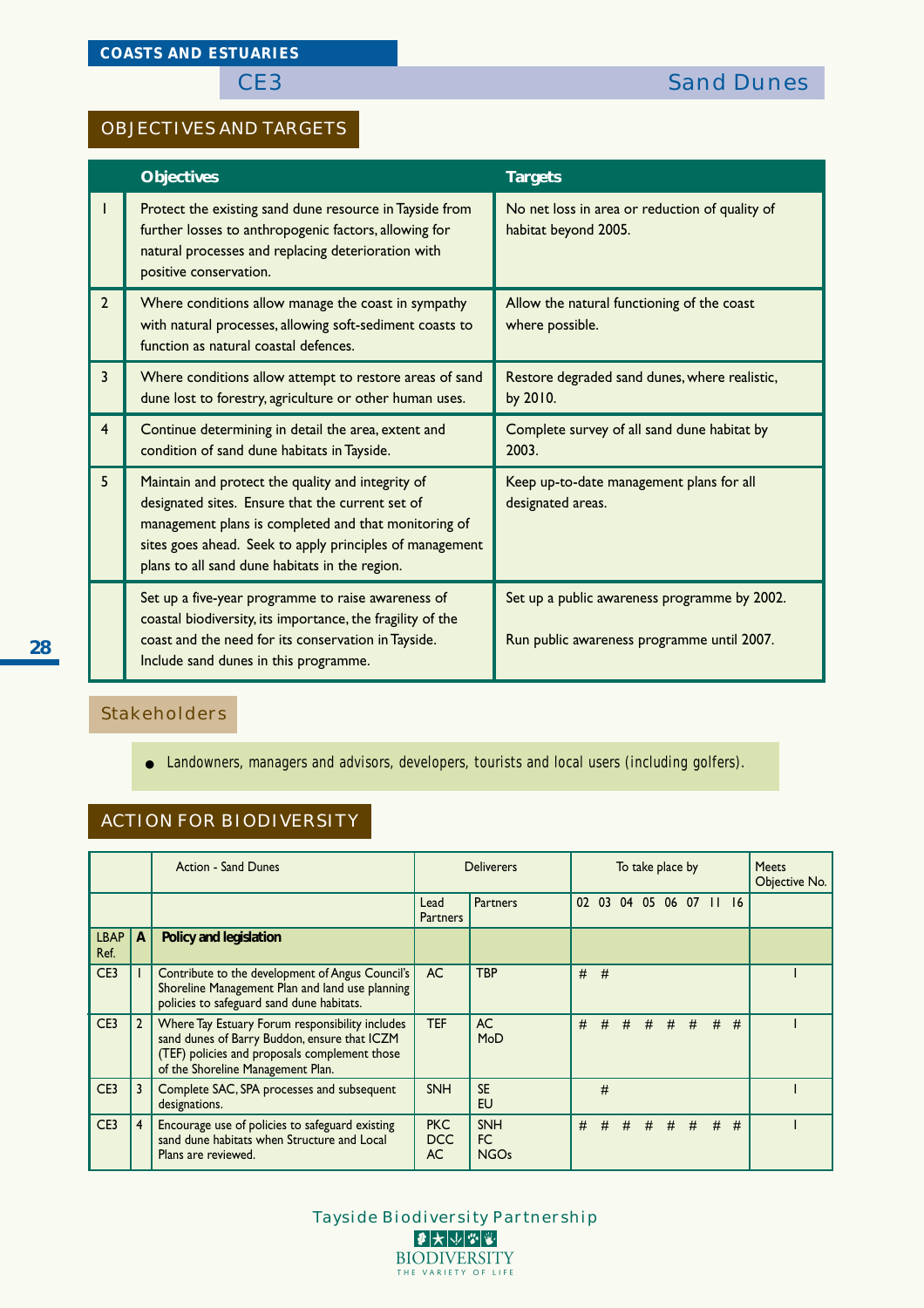## **Sand Dunes** CE3

| CE3             | 5              | Develop/promote agri-environment schemes<br>which will encourage restoration and sustainable<br>management of dune habitats.                                                                                                                                                                                             | <b>FWAG</b><br><b>SAC</b> | <b>SNH</b>                        |         |       |     |   |       | # |       |   | 1,2,3          |
|-----------------|----------------|--------------------------------------------------------------------------------------------------------------------------------------------------------------------------------------------------------------------------------------------------------------------------------------------------------------------------|---------------------------|-----------------------------------|---------|-------|-----|---|-------|---|-------|---|----------------|
|                 | B              | Site management                                                                                                                                                                                                                                                                                                          |                           |                                   |         |       |     |   |       |   |       |   |                |
| CE3             |                | As part of the review of the Barry Buddon<br>Management Plan (by Defence Estates and SNH)<br>encourage additional conservation and<br>enhancement measures that support the natural<br>heritage importance of the site, taking account of<br>MoD operations and requirements.                                            | MoD<br><b>SNH</b>         |                                   | #       | #     | #   | # | #     | # | #     | # | 1,2,3          |
| CE <sub>3</sub> | 2              | At Broughty Ferry Dunes undertake habitat<br>improvement: dune stabilisation work, restoration<br>of plant ecosystems, fencing to protect from<br>disturbance, and habitat improvements for<br>relevant species.                                                                                                         | <b>BFEP</b>               |                                   | $#$ #   |       | #   |   |       |   |       |   | 1,2,3          |
| CE3             |                | Encourage golf course management policies and<br>practices which are sympathetic to the flora and<br>fauna of sand dune systems (see also the Golf<br>Courses HAP)                                                                                                                                                       | <b>SNH</b>                | <b>TBP</b>                        | #       | #     | #   | # | #     | # | #     | # | 1,2,3          |
|                 | $\mathbf C$    | <b>Species management</b>                                                                                                                                                                                                                                                                                                |                           |                                   |         |       |     |   |       |   |       |   |                |
| CE <sub>3</sub> |                | Tern Project to encourage Little and Common<br>terns back to Tayside coast at Barry Links.                                                                                                                                                                                                                               | <b>SNH</b>                | <b>TBP</b><br><b>SWT</b><br>MoD   |         | $#$ # |     | # |       |   |       |   | 1,5            |
| CE3             | $\overline{2}$ | Tern wardening, as done before, if the terns nest<br>at Elliot Links.                                                                                                                                                                                                                                                    | <b>SNH</b>                |                                   | #       |       |     |   |       |   |       |   | 1,5            |
| CE <sub>3</sub> | 3              | Study on potential of re-colonisation of dunes by<br>Sea Pea at Elliot Links.                                                                                                                                                                                                                                            | <b>SNH</b>                |                                   |         | #     |     |   |       |   |       |   | 1,5            |
| CE <sub>3</sub> | 4              | Grazing Animals Project at Barry Links to ensure<br>best possible management.                                                                                                                                                                                                                                            | MoD                       | <b>SNH</b>                        | #       |       |     |   |       |   |       |   | 1,5            |
| CE <sub>3</sub> | 5              | Work on Easthaven (Greater Yellow Rattle) to<br>research best future management.                                                                                                                                                                                                                                         | <b>SNH</b>                |                                   | #       |       |     |   |       |   |       |   | 1,5            |
| CE <sub>3</sub> | 6              | Cutting, burning and scarifying ground at<br>Easthaven to make a more favourable habitat for,<br>and at least maintain the current population of,<br><b>Greater Yellow Rattle.</b>                                                                                                                                       | <b>SNH</b>                | Dundee<br><b>Naturalists</b>      |         | #     | #   | # |       |   |       |   | 1,5            |
|                 | D              | <b>Advisory</b>                                                                                                                                                                                                                                                                                                          |                           |                                   |         |       |     |   |       |   |       |   |                |
| CE <sub>3</sub> |                | Sharing Good Practice workshop, 6.4.02, Battleby.<br>Sand dune Stabilisation – W. Monifieth dunes<br>being used as an example.                                                                                                                                                                                           | <b>SNH</b>                |                                   | #       |       |     |   |       |   |       |   | 1,6            |
| CE <sub>3</sub> | 2              | Promote and develop demonstration sites for the<br>restoration of dune vegetation on dune systems.                                                                                                                                                                                                                       | <b>BFEP</b><br><b>SNH</b> | MoD                               |         | #     | - # |   |       |   |       |   | 1,6            |
| CE <sub>3</sub> | 3              | Encourage best practise management of sand<br>dunes by preparing and disseminating updated<br>guidance material.                                                                                                                                                                                                         | <b>SNH</b>                |                                   |         | #     |     |   |       |   |       |   | 1,3,6          |
|                 | E.             | <b>Research and monitoring</b>                                                                                                                                                                                                                                                                                           |                           |                                   |         |       |     |   |       |   |       |   |                |
| CE3             |                | Complete study of sand dune sites, using findings<br>to prioritise work and possibly to feed into any<br>local wildlife sites.                                                                                                                                                                                           | <b>SNH</b>                | SWT. PKC<br>DCC, AC<br><b>TBP</b> |         |       |     |   | $\#$  |   |       |   | All            |
| CE <sub>3</sub> | 2              | Site Condition Monitoring of Elliot Links,<br>Easthaven, Barry Buddon, St Cyrus/Kinnaber Links<br>– on 6 year cycle                                                                                                                                                                                                      | <b>SNH</b>                |                                   | # # #   |       |     | # | $#$ # |   | $#$ # |   | $\overline{4}$ |
| CE <sub>3</sub> | 3              | At Broughty Ferry dunes carry out habitat<br>surveys to monitor dune movement; survey plant<br>species; explore dune fauna; relate dune,<br>foreshore and marine habitats; review water<br>quality measures; monitor leisure use of dunes;<br>geodiversity; and to generate maximum<br>participation from the community. | <b>BFEP</b>               | <b>DCC</b>                        | # # #   |       |     |   |       |   |       |   | $\overline{4}$ |
| CE3             | $\overline{4}$ | Sand Dune Action Plan review process - ensure<br>this plan is being delivered annually and in detail<br>after 5 years.                                                                                                                                                                                                   | <b>TBP</b>                |                                   | $#$ $#$ |       | #   |   | # # # |   | $#$ # |   | All            |